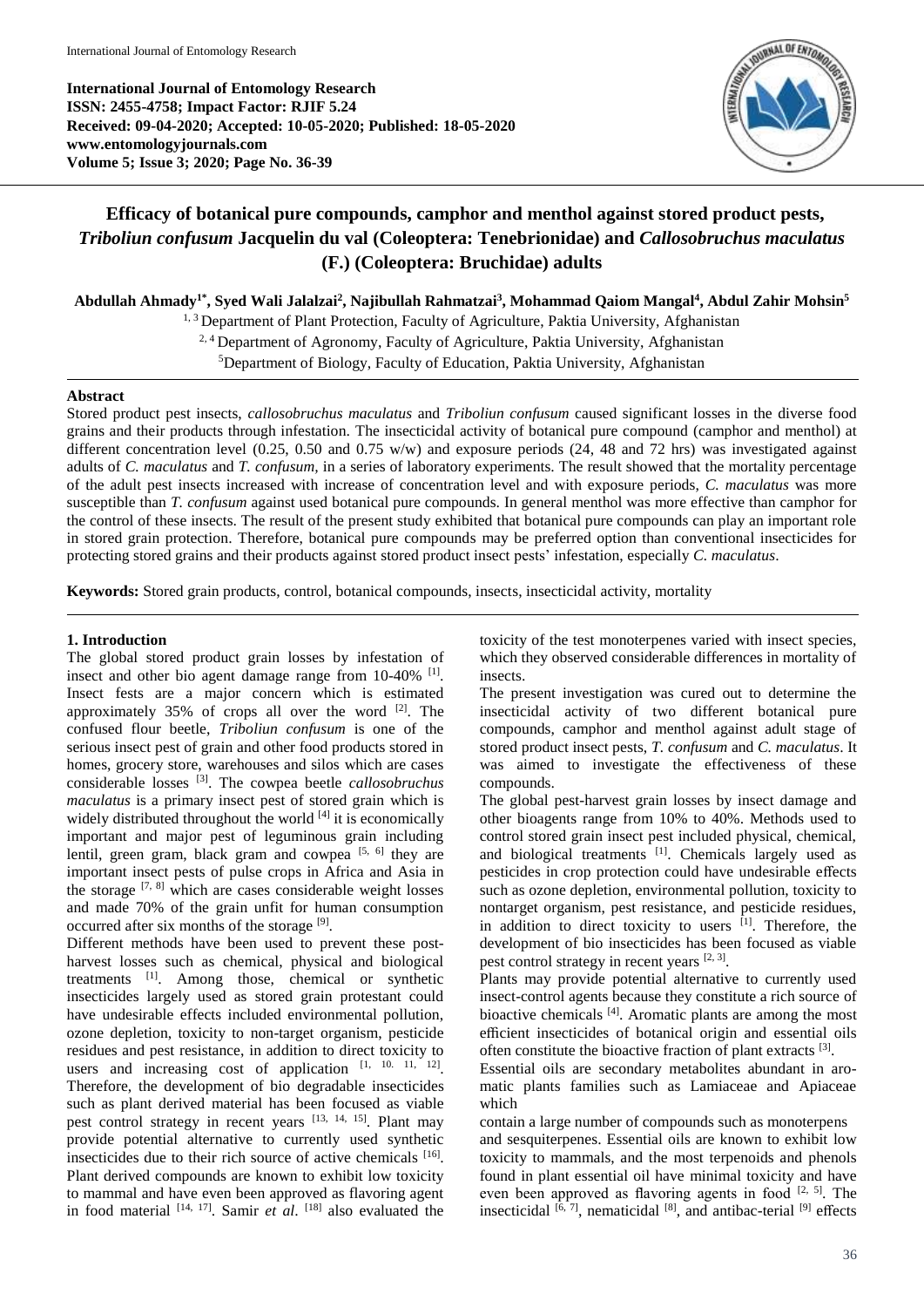of coriander essential oil have previously been reported.

Coriandrum sativum (Apiaceae) is a native of the Mediterranean region and is grown in North Africa, central Europe, and Asia as a culinary herb and medicament. The essential oil of C. sativum exhibited volatile toxicity to stored product insects. L  $\prime$  opez *et al.* <sup>[6]</sup> fractionated the seeds of Coriander sativum by column chromatography and tested them in the laboratory for volatile toxicity against three stored rice pests, Sitophilus oryzae, Rhyzopertha dominica and Cryptolestes pusillus. Their experiment showed the active compound of coriander essential oil against S. oryzae was linalool, while the fractions that contained mixtures of linalool, camphor, and geranyl acetate were as active against

The global pest-harvest grain losses by insect damage and other bioagents range from 10% to 40%. Methods used to control stored grain insect pest included physical, chemical, and biological treatments [1]. Chemicals largely used as pesticides in crop protection could have undesirable effects such as ozone depletion, environmental pollution, toxicity to nontarget organism, pest resistance, and pesticide residues, in addition to direct toxicity to users [1]. Therefore, the development of bio insecticides has been focused as viable pest control strategy in recent years [2, 3].

Plants may provide potential alternative to currently used insect-control agents because they constitute a rich source of bioactive chemicals <sup>[4]</sup>. Aromatic plants are among the most efficient insecticides of botanical origin and essential oils often constitute the bioactive fraction of plant extracts [3].

Essential oils are secondary metabolites abundant in aromatic plants families such as Lamiaceae and Apiaceae which

## **2. Material and Methods**

A study on the efficacy of botanical pure compound against *T. confusum* and *C. maculatus* adults was conducted during December 2016 to April 2017 under the effect of three different concentration level (0.25, 0.50 and 0.75w/w) of botanical pure compound (camphor and menthol). The wheat grain variety (*Triticum vulgare*) and cowpea seeds variety (*Vigna sinensis*) obtained from the market were selected for the culture and sample preparation during the experimental study. The conditioned samples were cleaned from husks, dust or any inert material then stored at room temperature in sealed bags in the Laboratory of plant protection until used for the experiments. Culture of insect was prepared and grown in the laboratory at a temperature of  $30 \pm 2$  °C, 12: 12 L: D and 70% RH kept in plastic jar of 1kg capacity.

## **2. 1 Laboratory maintenance of the experimental insects**

Two major stored-grain insects, confused flour beetle, *T. confusum* Jaquelin du Val (Coleoptera: Tenebrionidae) and the bruchid beetle, *C. maculatus* (F.) (Coleoptera: Chrysomelidae: Bruchidae) were used in the present experiments. cleaned and sterilized (heating at 70 ºC for 1hr) wheat grain and cowpea seeds samples were placed in glass jars separately to reabsorb moisture. Then, transferred amounts 300 gm cowpea beans and 400 gm wheat grain to depth of 5 cm to separately sterilized culture jars. A small populations of flour beetle and pulse beetle with equal sexual ratio ware released from previous culture under laboratory conditions on wheat grain and cowpea seeds inside a growth chamber at 30 °C  $\pm$ 2 12: 12 L: D and with  $70±5$  RH. The growth chamber was sealed with muslin and the beetles were allowed for matting and oviposition. Respectively after two weeks and one week, the parental insects were discarded or transferred to another jar and infested wheat grain and cowpea seed containing eggs were transferred to fresh wheat grain and cowpea seed respectively in the in the breading jars those were covered with pieces of cloth fastened with rubber band to prevent the contamination and escape of beetles. Adult of flour beetle (10-15) and cowpea beetle (2-4) days after emergence ware used for experiment work, according to Hamid et al. [19].

## **2. 2 Botanical pure compound**

- **A- Camphor**
- Chemical name: 1, 7, 7-Trimethyl bicycle [2.2. 1] heptan-2-one.
- Structural formula:



- Empirical formula:  $[C_{10}H_{16}O]$ .
- Molecular weight: 152.23.
- Solubility: Slightly soluble in water and highly soluble in organic solvents.
- Melting point: 179.75 °C.
- $LC5_0$ :3000mg/kg (oral in mice).<br>■ Physical form: White crystals
- Physical form: White crystals.
- Source: It was supplied by E. Merck. Darmstadt Germany.

These informations were recorded from Anonymous<sup>[20]</sup>.

- **B- Menthol** name:  $5$  methyl-2-(1-methyl ethyl) cyclohexanol.
- Structural formula:



- **Empirical formula:**  $[C_{10}H_{20}O]$ .
- Molecular weight: 156.26.
- Solubility: Slightly soluble in water, very soluble in alcohol, chloroform, ether, petroleum-ether, freely soluble in glacial acetic acid.
- $\blacksquare$  Melting point: 41-4375 °C.
- $\blacksquare$  LC5<sub>0</sub>: 3180mg/kg (oral in rate).
- Physical form: Transparency crystals.
- Source: It was supplied by E. Merck. Darmstadt Germany.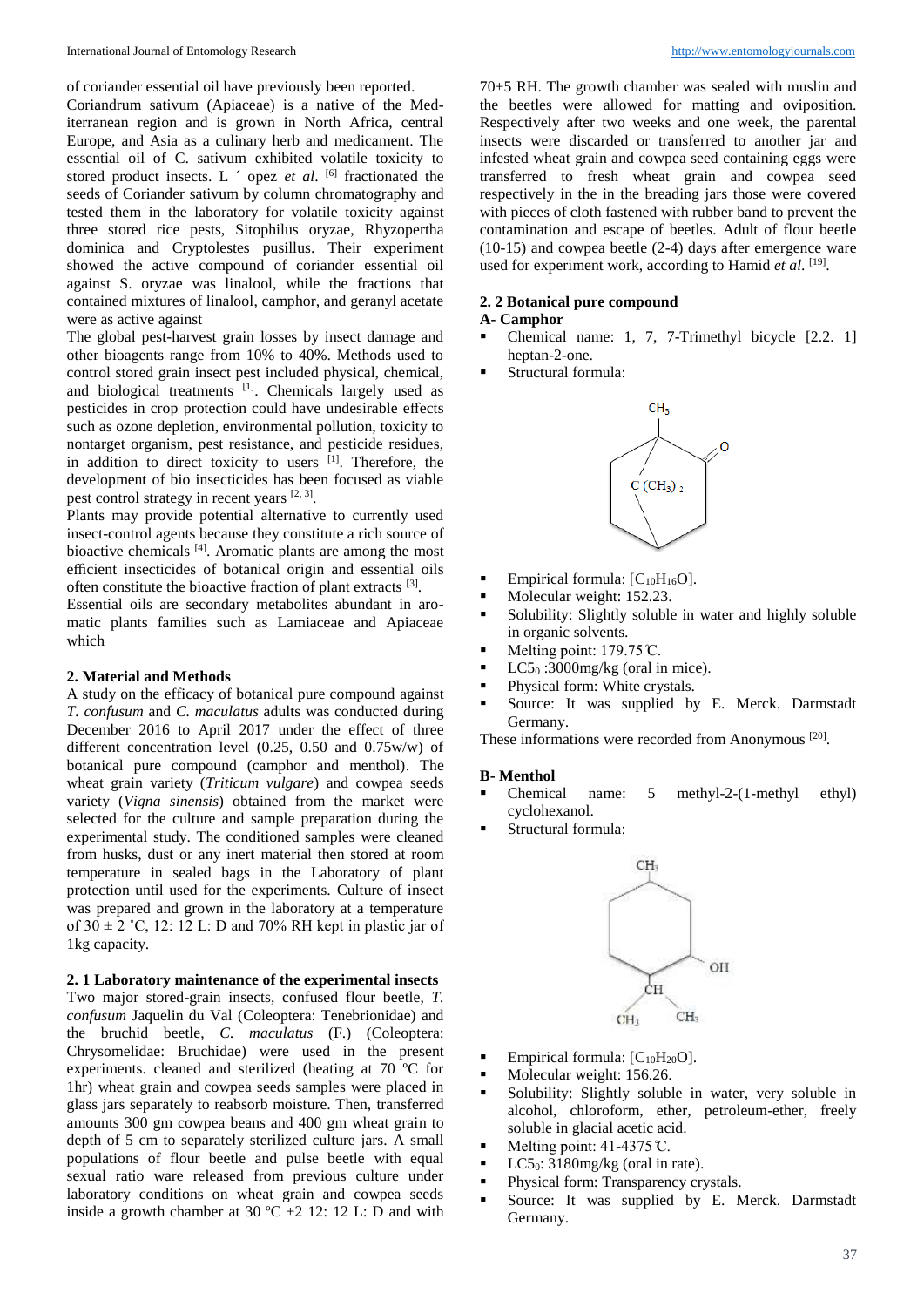These informations were recorded from Anonymous [20].

#### **2. 3 Residual film technique**

Preliminary concentrations (0.25, 0.5 and 0.75%) of the botanical pure compounds (camphor and menthol) were prepared in acetone and evaluated against *T. confusum* and *C. maculatus* beetles. One ml of each concentration was put in each petri dish (9 cm). After evaporation of acetone, 20 adults were placed in each petri dish. Mortality percentages were recorded after 24, 48 and 72 hours of exposure.

Accordingly, series of different concentration of camphor and menthol were prepared and used to evaluate of the toxicity against *T. confusum* and *C. maculates* beetles. Mortality percentages were recorded after 72 hours. The LC<sub>50</sub> values were calculated from concentration mortality regression lines. The slope of the concentration's mortality regression line and LC50 confidence limits were calculated as described by Litchfield and Wilcoxon method [21].

#### **3. Results**

### **3. 1 Effect of Botanical pure compound (camphor and menthol) on** *T. confusum* **and** *C. maculatus* **adults of different exposure time by residual film technique**

This experiment was conducted in order to determine the insecticidal activity of used botanical pure compound on *T. confusum* and *C. maculatus* adult. In all cases, considerable differences in insect mortality were shown with different botanical pure compound, different concentration at different exposure period.

Mortality percentage of *T. confusum* and *C. maculatus* adult treated with tested botanical pure compound (camphor and menthol) with different concentrations at 24, 48- and 72 hours exposure period are shown in Table 1.

Camphor at 24 hr of exposure time gave no any number of mortality percentages of *T. Confusum* adult at all used different concentration (0.25, 0.50 and 0.75%) and menthol at 0.25%. The highest value of mortality percentages (40.0 and 23.8%) were observed at 72 hr exposure time on menthol treated treatments at 0.75 and 0.50% concentration, respectively, followed by camphor (21.0%) with 0.75% concentration at 72 hr. Significant differences ( $P < 0.05$ ) were recorded among the treatment, treated with same concentration of camphor and menthol at all used exposure period, except between camphor and menthol with 0.25% concentration at 24 and 72 hr.

Complete (100%) mortality of *C. maculatus* adult was recorded on menthol treated treatment with 0.50 and 0.75% concentration levels at all used exposure periods and camphor with 0.75% at 72hr.The lowest value of mortality percentages (9.9, 10.6, 12.4 and 12.4%) were recorded on camphor followed by menthol (12.5, 15.1 and 18.5) with 0.25% concentration at 24, 48 and 72 hr exposure periods, respectively. Significant and non-significant differences (P < 0.05) among the treatment, treated with same concentration of camphor and menthol at all used exposure periods are available in Table 1.

The results of this experiment showed that, mortality percentages increased with increase of concentration level and exposure periods, *C. maculatus* was more susceptible than *T. confusum* against the used botanical compounds and in general menthol was more effective than camphor for the control of *T. confusum* and *C. maculates.*

|            | Conc. $%$ W/W |                  | T. confusum             |                | C. maculatus            |                 |                 |  |  |  |
|------------|---------------|------------------|-------------------------|----------------|-------------------------|-----------------|-----------------|--|--|--|
| Oils       |               |                  | Mortality $(\% )$ after |                | Mortality $(\% )$ after |                 |                 |  |  |  |
|            |               | 24 hr.<br>48 hr. |                         | 72 hr.         | 24 hr.                  | 48 hr.          | 72 hr.          |  |  |  |
|            |               | $\% \pm SD$      | $\% \pm SD$             | $\% \pm SD$    | $\% \pm SD$             | $\% \pm SD$     | $\% \pm SD$     |  |  |  |
| Camphor    | 0.25          | $0.0 \pm 0.0$    | $2.3 \pm 1.2$           | $8.5 \pm 1.9$  | $9.9 + 0.3$             | $10.6 \pm 0.2$  | $12.4 + 0.3$    |  |  |  |
|            | 0.50          | $0.0 \pm 0.0$    | $3.4 \pm 1.1$           | $16.9 \pm 1.3$ | $72.9 \pm 6.5$          | $78.9 \pm 7.2$  | $86.9 \pm 3.5$  |  |  |  |
|            | 0.75          | $0.0 \pm 0.0$    | $6.0 \pm 0.0$           | $21.0 \pm 0.0$ | $83.9 \pm 5.4$          | $95.9 \pm 3.8$  | $100.0 \pm 0.0$ |  |  |  |
| Menthol    | 0.25          | $0.0 \pm 0.0$    | $6.8 \pm 1.8$           | $12.8 \pm 1.5$ | $12.5 + 4.0$            | $15.1 \pm 5.0$  | $18.5 \pm 1.7$  |  |  |  |
|            | 0.50          | $8.8 \pm 1.9$    | $10.0 \pm 0.0$          | $23.8 + 1.6$   | $100.0 + 0.0$           | $100.0 \pm 0.0$ | $100.0 + 0.0$   |  |  |  |
|            | 0.75          | $10.0 \pm 0.0$   | $19.4 \pm 1.5$          | $40.0 \pm 1.3$ | $100.0 \pm 0.0$         | $100.0 \pm 0.0$ | $100.0 \pm 0.0$ |  |  |  |
| Control    |               | $0.0 \pm 0.0$    | $0.0 \pm 0.0$           | $0.0 \pm 0.0$  | $0.0 + 0.0$             | $0.0 + 0.0$     | $0.0 \pm 0.0$   |  |  |  |
| LSD < 0.05 | 0.25          |                  | 3.2                     | 4.6            | 5.7                     | 9.1             | 8.0             |  |  |  |
|            | 0.50          | 3.3              | 3.3                     | 4.6            | 15.3                    | 14.1            | 4.9             |  |  |  |
|            | 0.75          | 3.3              | 3.2                     | 3.2            | 19.1                    | 8.3             |                 |  |  |  |

**Table 1:** Efficacy of camphor and menthol to *T. confusum* and *C. maculatus* adults of different exposure time by residual film technique

\*Angular transformation was done for the percentage values.

LC50 value of the camphor and menthol showed that *T. confusum* has displayed greater sensitivity to menthol compound than camphor. Similarly, menthol is greatly toxic against *C. maculatus* comparative to camphor (Table 2).

**Table 2:** LC50 value of the camphor and menthol to the *T. confusum* and *C. maculatus*

|                                     | '. confusum |      |                     |       |                                 |                    |      | C. maculatus               |      |                                            |       |                                                                   |           |          |
|-------------------------------------|-------------|------|---------------------|-------|---------------------------------|--------------------|------|----------------------------|------|--------------------------------------------|-------|-------------------------------------------------------------------|-----------|----------|
| Compound Slope function $LC_{50}$ % |             |      | $Confidence$ limits |       |                                 | (Chi) <sup>2</sup> |      | Slope function $LC_{50}$ % |      | $\mathbf{\text{Confidence limits}}_{\sim}$ |       |                                                                   | $(Chi)^2$ |          |
|                                     |             |      | lower               | upper | Slope                           | <i>Calc.Tab.</i>   |      |                            |      | lower                                      | upper | $\overline{\qquad \qquad }$ Slope $\overline{\text{Calc}}$ . Tab. |           |          |
| Camphor                             | 2.07        | 0.62 | 0.08                | 1.0   | 3.16                            | 4.6                | '.82 | 44.ء                       | 0.48 | 0.30                                       | 0.73  | 5.18                                                              |           | 3.6 7.82 |
| Menthol                             | .80         | 0.45 | 0.07                | 0.89  | $3.94 \mid 6.88 \mid 7.82 \mid$ |                    |      | .34                        | 0.33 | 0.25                                       | 0.63  | 6.22                                                              |           | 7.2 7.82 |

## **4. Discussion**

The results of our experiment demonstrated that, *C. maculatus* was more susceptible than *T. confusum* against the used botanical pure compounds; in general menthol was more effective than camphor for the control of *T. confusum* 

and *C. maculatus* and mortality percentages increased with increase of concentration level and exposure periods. This was in agreement with finding of Samir et al. [18] who found out that, toxicity of the test monoterpenes varied with insect species and bioassay method. For example, in contact